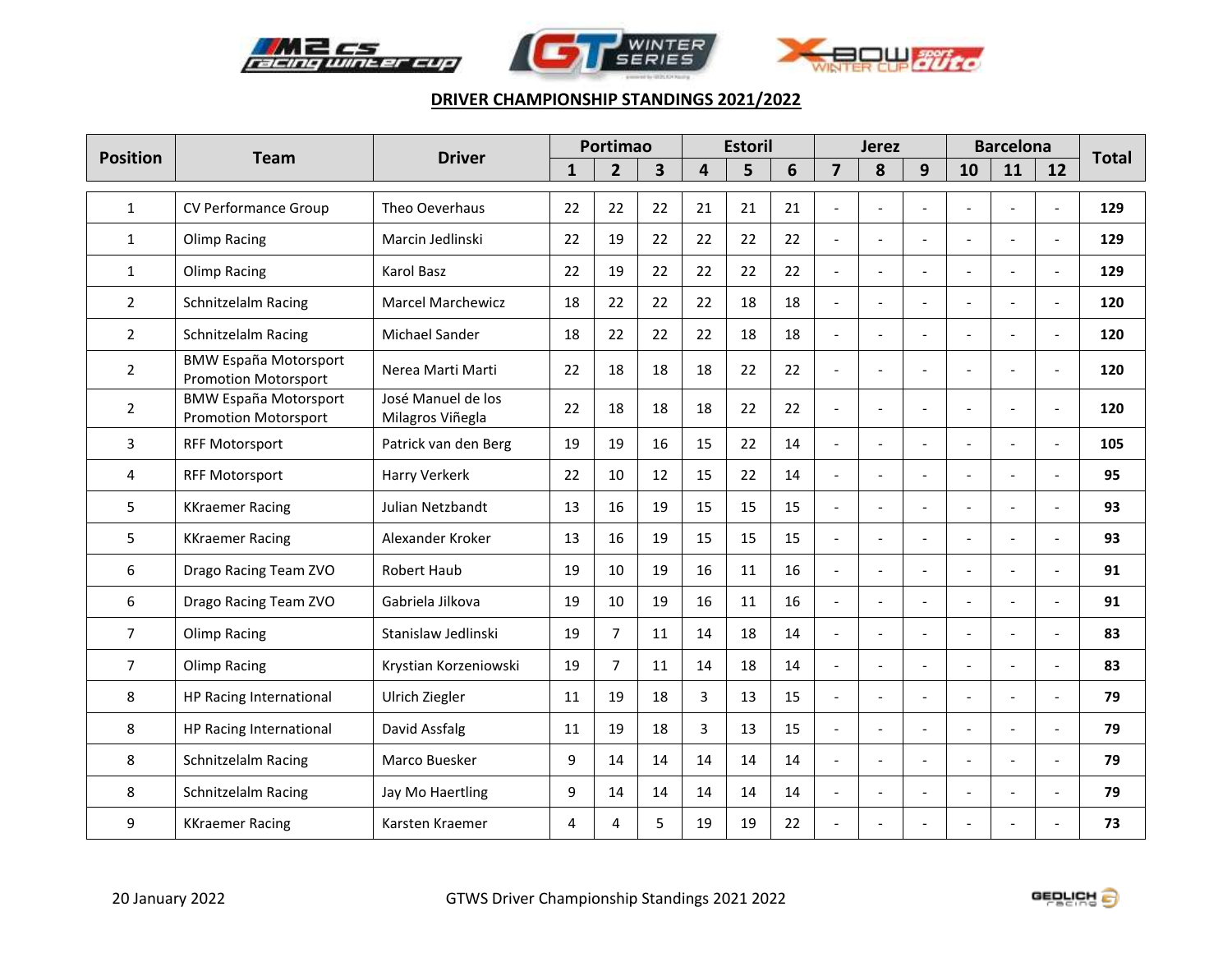





| <b>Position</b> | <b>Team</b>                | <b>Driver</b>          |                          | Portimao       |                          |                | <b>Estoril</b>           |                          |                | <b>Jerez</b>             |                          |                       | <b>Barcelona</b>         |                          | <b>Total</b> |
|-----------------|----------------------------|------------------------|--------------------------|----------------|--------------------------|----------------|--------------------------|--------------------------|----------------|--------------------------|--------------------------|-----------------------|--------------------------|--------------------------|--------------|
|                 |                            |                        | $\mathbf{1}$             | $\overline{2}$ | $\overline{\mathbf{3}}$  | 4              | 5                        | 6                        | $\overline{7}$ | 8                        | 9                        | 10                    | 11                       | 12                       |              |
| 10              | Team Laptime-Performance   | Simon Eibl             | 15                       | 15             | $\overline{\phantom{a}}$ | 13             | 10                       | 19                       | $\overline{a}$ | $\overline{a}$           | $\overline{a}$           | $\blacksquare$        | $\overline{a}$           | $\overline{a}$           | 72           |
| 11              | CV Performance Group       | Ricardo Dort           | 10                       | 19             | 4                        | 11             | 16                       | 11                       | $\overline{a}$ | $\sim$                   | $\overline{a}$           | $\overline{a}$        |                          | $\overline{a}$           | 71           |
| 12              | Huber Motorsport           | Jacob Schell           | 22                       | 22             | 22                       |                |                          |                          |                | $\overline{\phantom{a}}$ |                          | $\overline{a}$        |                          | $\overline{\phantom{a}}$ | 66           |
| 13              | Good Speed Racing Team     | Piotr Wira             | 5                        | 11             | $\overline{7}$           | 18             | 14                       | 9                        | $\overline{a}$ | $\blacksquare$           | $\overline{\phantom{a}}$ | $\blacksquare$        | $\blacksquare$           | $\overline{\phantom{a}}$ | 64           |
| 14              | <b>Teichmann Racing</b>    | Horst Felix Felbermayr | 16                       | 22             | 22                       |                |                          |                          |                | $\sim$                   | $\overline{a}$           | $\overline{a}$        |                          |                          | 60           |
| 14              | <b>KKraemer Racing</b>     | Alexey Veremenko       | $\blacksquare$           | $\overline{a}$ | $\overline{a}$           | 19             | 19                       | 22                       | $\overline{a}$ | $\overline{a}$           | $\overline{a}$           | $\blacksquare$        | $\overline{\phantom{a}}$ | $\overline{a}$           | 60           |
| 15              | <b>Huber Racing</b>        | Johannes Kapfinger     | $\blacksquare$           | $\overline{a}$ | $\overline{a}$           | 19             | 16                       | 22                       | $\overline{a}$ | $\overline{a}$           | $\overline{a}$           | $\overline{a}$        |                          | $\overline{a}$           | 57           |
| 15              | <b>Huber Racing</b>        | Michael Kapfinger      | $\blacksquare$           | $\overline{a}$ | $\overline{a}$           | 19             | 16                       | 22                       | $\overline{a}$ | $\overline{a}$           |                          | $\overline{a}$        |                          | $\overline{a}$           | 57           |
| 16              | <b>RFF Motorsport</b>      | Michel Arfman          | 19                       | 19             | 16                       | $\blacksquare$ | $\overline{\phantom{a}}$ | $\overline{\phantom{a}}$ |                | $\blacksquare$           | $\overline{a}$           | $\blacksquare$        |                          | $\overline{a}$           | 54           |
| 17              | LiLac Rennsport GmbH       | Jim Geddie             | 9                        | 22             | 19                       | $\overline{a}$ |                          |                          |                |                          |                          | $\overline{a}$        |                          |                          | 50           |
| 17              | LiLac Rennsport GmbH       | Glynn Geddie           | 9                        | 22             | 19                       | $\overline{a}$ | $\blacksquare$           | $\overline{a}$           | $\overline{a}$ | $\overline{a}$           | $\overline{a}$           | $\blacksquare$        |                          | $\overline{a}$           | 50           |
| 17              | Schnitzelalm Racing        | Timo Kieslich          | 14                       | 9              | 9                        | 9              | 9                        | $\sim$                   |                | $\overline{\phantom{a}}$ | $\overline{a}$           | $\overline{a}$        |                          | $\overline{\phantom{a}}$ | 50           |
| 18              | Team [a-workx] Motorsport  | Michael Brode          | $\overline{7}$           | $\overline{7}$ | 14                       | $\overline{7}$ | $\overline{7}$           | $\overline{7}$           |                | $\overline{\phantom{a}}$ |                          | $\overline{a}$        |                          | $\overline{\phantom{a}}$ | 49           |
| 19              | <b>Black Falcon</b>        | Axel Sartingen         | 16                       | 15             | 15                       | $\sim$         | $\overline{a}$           | $\overline{a}$           | $\overline{a}$ | $\overline{a}$           | $\overline{a}$           | $\overline{a}$        | $\sim$                   | $\overline{a}$           | 46           |
| 20              | Racing One                 | Christian Gisy         | 16                       | 13             | 16                       | $\overline{a}$ |                          |                          |                | $\sim$                   | ÷.                       | $\sim$                |                          |                          | 45           |
| 20              | <b>Huber Racing</b>        | David Kiefer           | 15                       | 15             | 15                       | $\overline{a}$ | $\blacksquare$           | $\blacksquare$           | $\overline{a}$ | $\blacksquare$           | $\overline{a}$           | $\blacksquare$        | $\overline{\phantom{a}}$ | $\overline{\phantom{a}}$ | 45           |
| 20              | <b>Huber Racing</b>        | Stefan Kiefer          | 15                       | 15             | 15                       | $\overline{a}$ | $\overline{a}$           | $\sim$                   | $\overline{a}$ | $\sim$                   | $\overline{a}$           | $\overline{a}$        |                          | $\overline{a}$           | 45           |
| 20              | Razoon - More than racing! | Robert Schiftner       | 15                       | 15             | 15                       | $\overline{a}$ | $\overline{a}$           | $\sim$                   | $\overline{a}$ | $\overline{\phantom{a}}$ | $\overline{a}$           | $\overline{a}$        |                          | $\overline{a}$           | 45           |
| 20              | <b>BE Motorsport</b>       | Jabier Ibran Pardo     | $\overline{\phantom{a}}$ | $\overline{a}$ | $\blacksquare$           | 15             | 15                       | 15                       | $\overline{a}$ | $\overline{\phantom{a}}$ | $\overline{\phantom{a}}$ | $\tilde{\phantom{a}}$ |                          | ÷,                       | 45           |
| 20              | Die Biermacher Racing      | Ralf Schuchmann        | $\overline{\phantom{a}}$ |                |                          | 15             | 15                       | 15                       |                |                          |                          |                       |                          |                          | 45           |

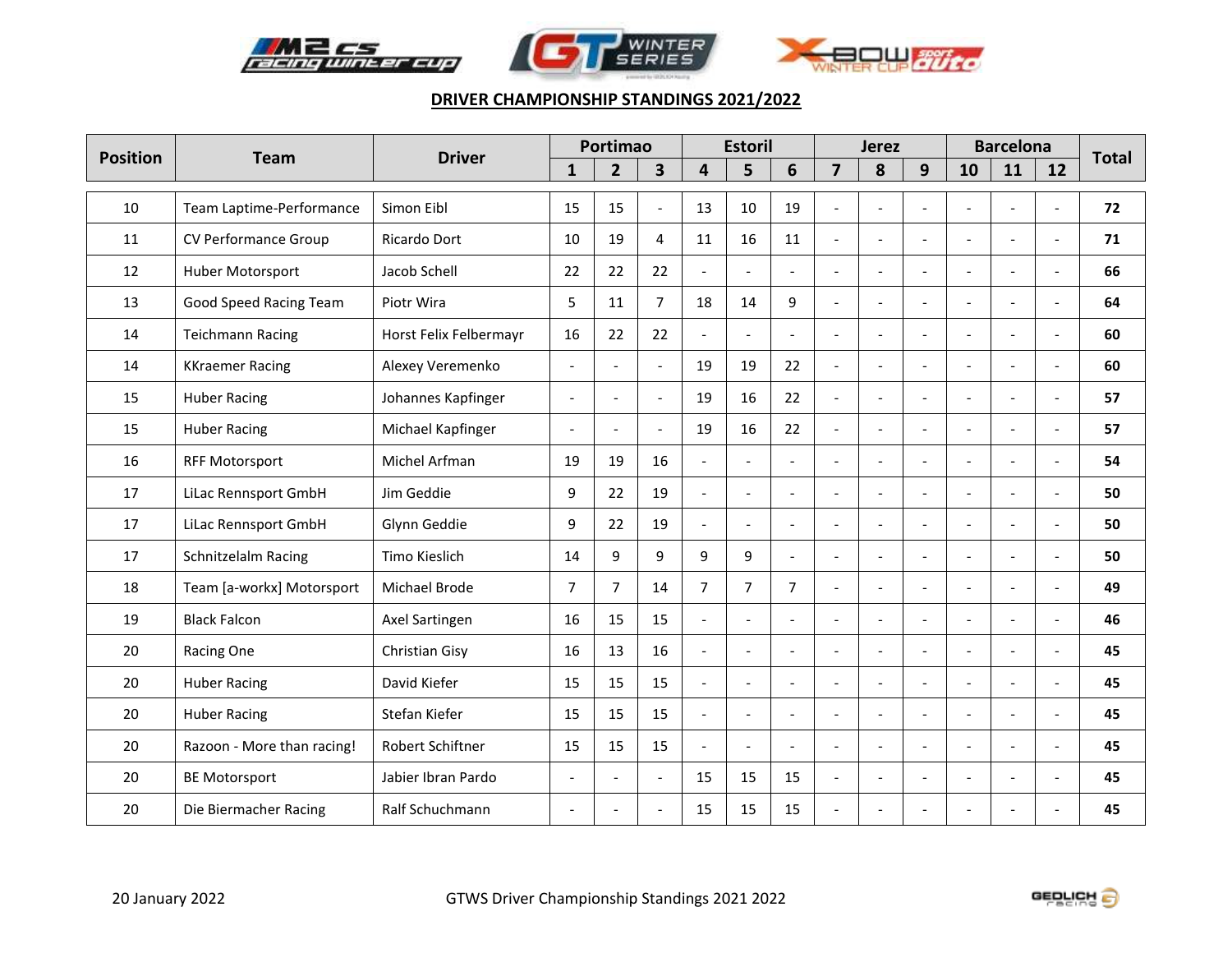





| <b>Position</b> | <b>Team</b>               | <b>Driver</b>           |                          | Portimao       |                          |                          | <b>Estoril</b>           |                          |                          | <b>Jerez</b>             |                          |                          | <b>Barcelona</b>         |                          | <b>Total</b> |
|-----------------|---------------------------|-------------------------|--------------------------|----------------|--------------------------|--------------------------|--------------------------|--------------------------|--------------------------|--------------------------|--------------------------|--------------------------|--------------------------|--------------------------|--------------|
|                 |                           |                         | $\mathbf{1}$             | $\overline{2}$ | $\overline{\mathbf{3}}$  | 4                        | 5                        | 6                        | $\overline{\mathbf{z}}$  | 8                        | 9                        | 10                       | 11                       | 12                       |              |
| 21              | <b>RFF Motorsport</b>     | Ronald van Vliet        | 22                       | 10             | 12                       | $\overline{\phantom{a}}$ | $\overline{\phantom{a}}$ | $\overline{\phantom{a}}$ | $\overline{\phantom{a}}$ | $\overline{\phantom{0}}$ | $\overline{a}$           | $\overline{a}$           | $\overline{a}$           | $\sim$                   | 44           |
| 21              | Kjellin Motorsports       | Oscar Lofquist          | $\blacksquare$           |                | $\overline{a}$           | 22                       | 22                       |                          |                          | $\overline{\phantom{0}}$ |                          | $\overline{a}$           |                          | $\overline{\phantom{a}}$ | 44           |
| 22              | <b>KKraemer Racing</b>    | Salvatore Pennisi       | $\blacksquare$           |                | L.                       | 11                       | 11                       | 18                       |                          | $\overline{a}$           |                          |                          |                          |                          | 40           |
| 22              | <b>KKraemer Racing</b>    | Mark Speakerwas         | $\blacksquare$           | $\overline{a}$ | $\overline{a}$           | 11                       | 11                       | 18                       | $\overline{a}$           | $\overline{a}$           |                          | $\tilde{\phantom{a}}$    | $\overline{\phantom{a}}$ | $\blacksquare$           | 40           |
| 23              | Racing One                | Moritz Gisy             | 13                       | 16             | 10                       |                          |                          |                          |                          | L.                       |                          | $\sim$                   |                          | $\sim$                   | 39           |
| 23              | Team Laptime-Performance  | Tim Henrdrikx           | 19                       | 11             | 9                        | $\overline{a}$           | $\overline{a}$           | $\overline{a}$           | $\overline{a}$           | $\blacksquare$           | $\overline{a}$           | $\overline{a}$           | $\overline{a}$           | $\sim$                   | 39           |
| 23              | Team Laptime-Performance  | <b>Ben Martins</b>      | 19                       | 11             | 9                        | $\sim$                   |                          |                          | $\sim$                   | $\overline{a}$           |                          | $\sim$                   |                          | $\sim$                   | 39           |
| 24              | CV Performance Group      | <b>Ferdinand Winter</b> | $\overline{\phantom{a}}$ |                | $\overline{\phantom{a}}$ | 11                       | 16                       | 11                       | $\overline{a}$           | $\overline{a}$           |                          | $\overline{a}$           | $\overline{\phantom{a}}$ | $\overline{\phantom{a}}$ | 38           |
| 25              | Wileco Motorsport         | Kennet Ahnelov          | $\blacksquare$           |                | $\overline{a}$           | 22                       | 15                       |                          |                          | $\frac{1}{2}$            |                          | $\overline{\phantom{a}}$ |                          | $\tilde{\phantom{a}}$    | 37           |
| 25              | Wileco Motorsport         | Markus Annervi          | $\overline{\phantom{a}}$ |                | L.                       | 22                       | 15                       |                          |                          | L.                       |                          | ۰                        |                          |                          | 37           |
| 26              | Die Biermacher Racing     | Uwe Lauer               | $\overline{\phantom{a}}$ | $\overline{a}$ | L,                       | 9                        | 9                        | 18                       | $\overline{a}$           | $\overline{a}$           |                          | $\overline{a}$           | $\overline{a}$           | $\overline{a}$           | 36           |
| 26              | Die Biermacher Racing     | Francesco Lopez         | $\overline{\phantom{a}}$ |                | $\overline{a}$           | 9                        | 9                        | 18                       | $\overline{a}$           | $\overline{\phantom{0}}$ | $\overline{\phantom{a}}$ | $\blacksquare$           |                          | $\overline{\phantom{a}}$ | 36           |
| 27              | Kurt Ecke Motorsport      | Sebastian Glaser        | $\overline{\phantom{a}}$ |                | $\overline{a}$           | 16                       | 19                       |                          |                          | $\overline{a}$           |                          |                          |                          | $\blacksquare$           | 35           |
| 28              | Schnitzelalm Racing       | Klaus Waibel            | 14                       | 9              | 9                        | $\overline{a}$           | $\overline{\phantom{a}}$ |                          |                          | $\overline{a}$           |                          | $\overline{a}$           | $\overline{\phantom{a}}$ | $\overline{a}$           | 32           |
| 29              | Team Laptime-Performance  | Tim Henrdrikx           | 15                       | 15             | $\overline{a}$           |                          |                          |                          |                          | $\overline{\phantom{a}}$ |                          | $\sim$                   |                          |                          | 30           |
| 29              | <b>Bluemle Motorsport</b> | Werner Panhauser        | 10                       | 13             | $\overline{a}$           | $\overline{7}$           |                          | $\overline{a}$           | $\overline{a}$           | $\overline{a}$           |                          | $\overline{a}$           | $\overline{\phantom{a}}$ | $\overline{a}$           | 30           |
| 30              | <b>Black Falcon</b>       | Mika Sartingen          | 9                        | 5              | 13                       | $\overline{a}$           |                          |                          |                          | $\overline{\phantom{0}}$ |                          | $\overline{a}$           |                          | $\overline{a}$           | 27           |
| 31              | <b>KKraemer Racing</b>    | Lars Holtkamp           | 6                        | 6              | 9                        | $\overline{\phantom{a}}$ | $\overline{a}$           | $\blacksquare$           | $\overline{\phantom{a}}$ | $\blacksquare$           | $\overline{\phantom{a}}$ | $\tilde{\phantom{a}}$    | $\overline{\phantom{a}}$ | $\blacksquare$           | 21           |
| 31              | <b>KKraemer Racing</b>    | Moritz Kranz            | 6                        | 6              | 9                        |                          | $\overline{a}$           |                          |                          | $\overline{a}$           | $\sim$                   | $\sim$                   | $\overline{a}$           | $\overline{\phantom{a}}$ | 21           |
| 31              | Team [a-workx] Motorsport | Hamsa Yusuf             |                          |                |                          | 7                        | 7                        | 7                        |                          |                          |                          |                          |                          |                          | 21           |